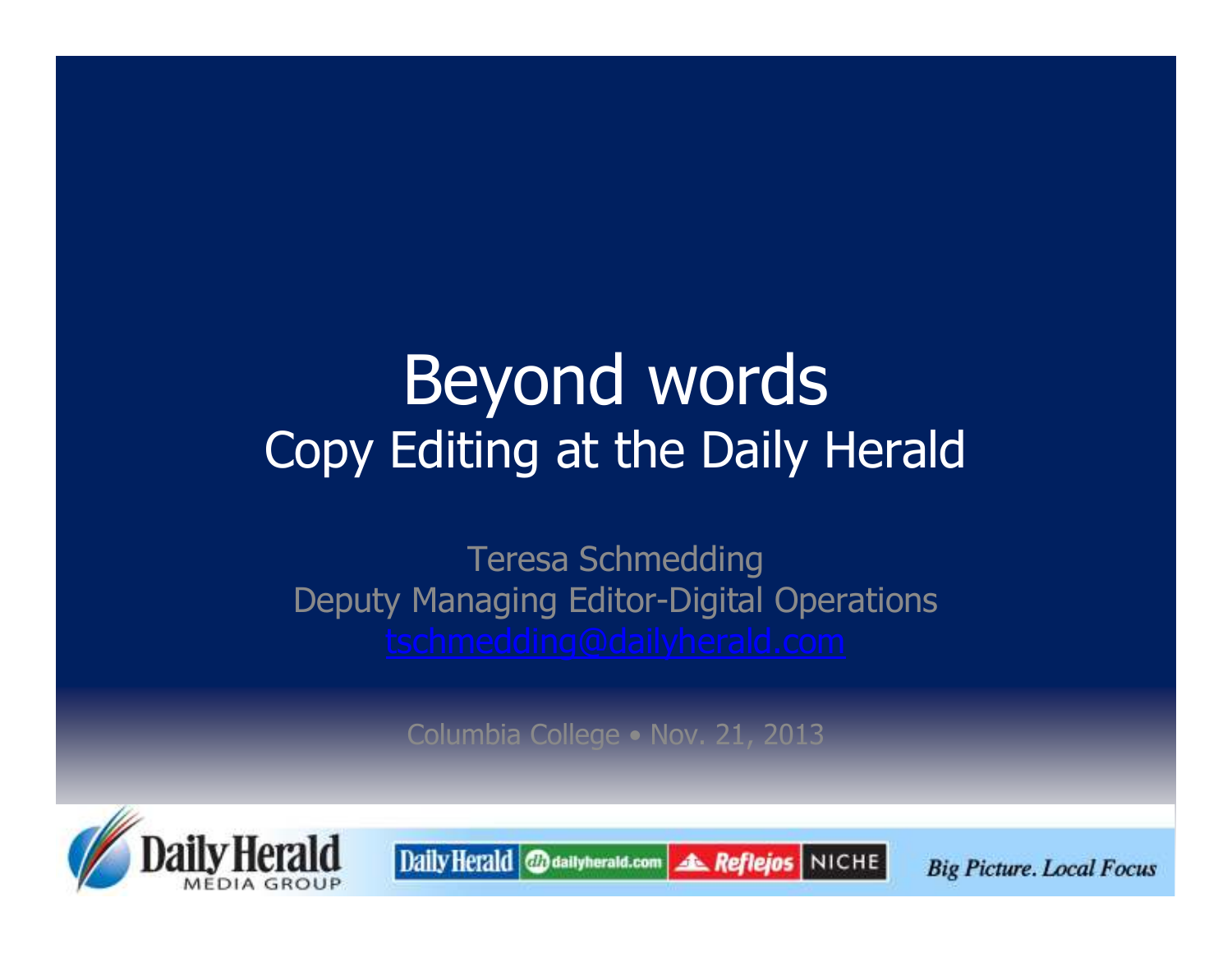# Multiplatform copy editors

Daily Herald copy editors editand publish content for all print and digital platforms

**Collo Hersid** 

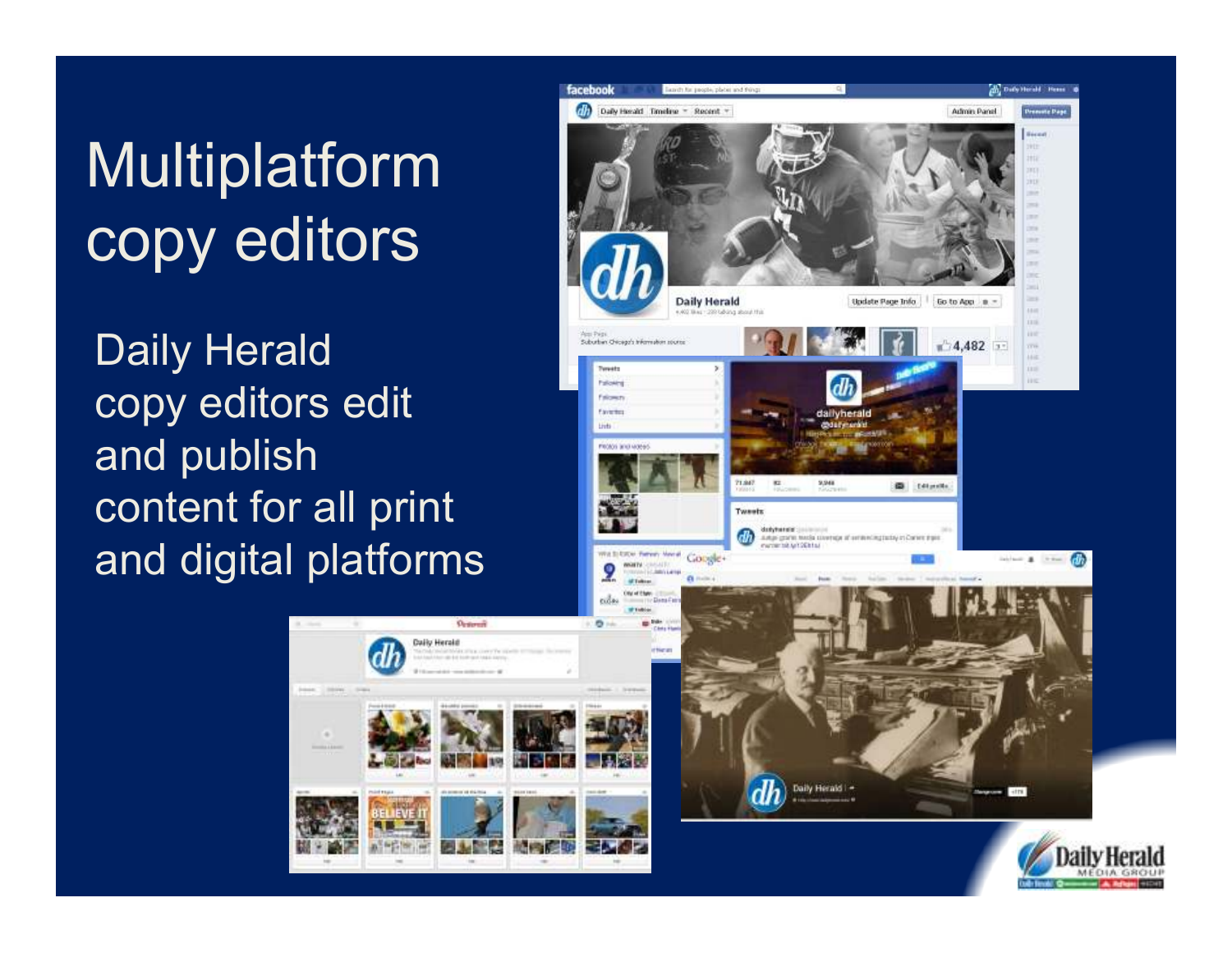## Old skills a basic requirement

- Headlines<br>• Critical ed
- Critical editing skills
- Grammar<br>• Stale
- Style<br>• Dierl
- Display type
- News judgment
- Design, layout

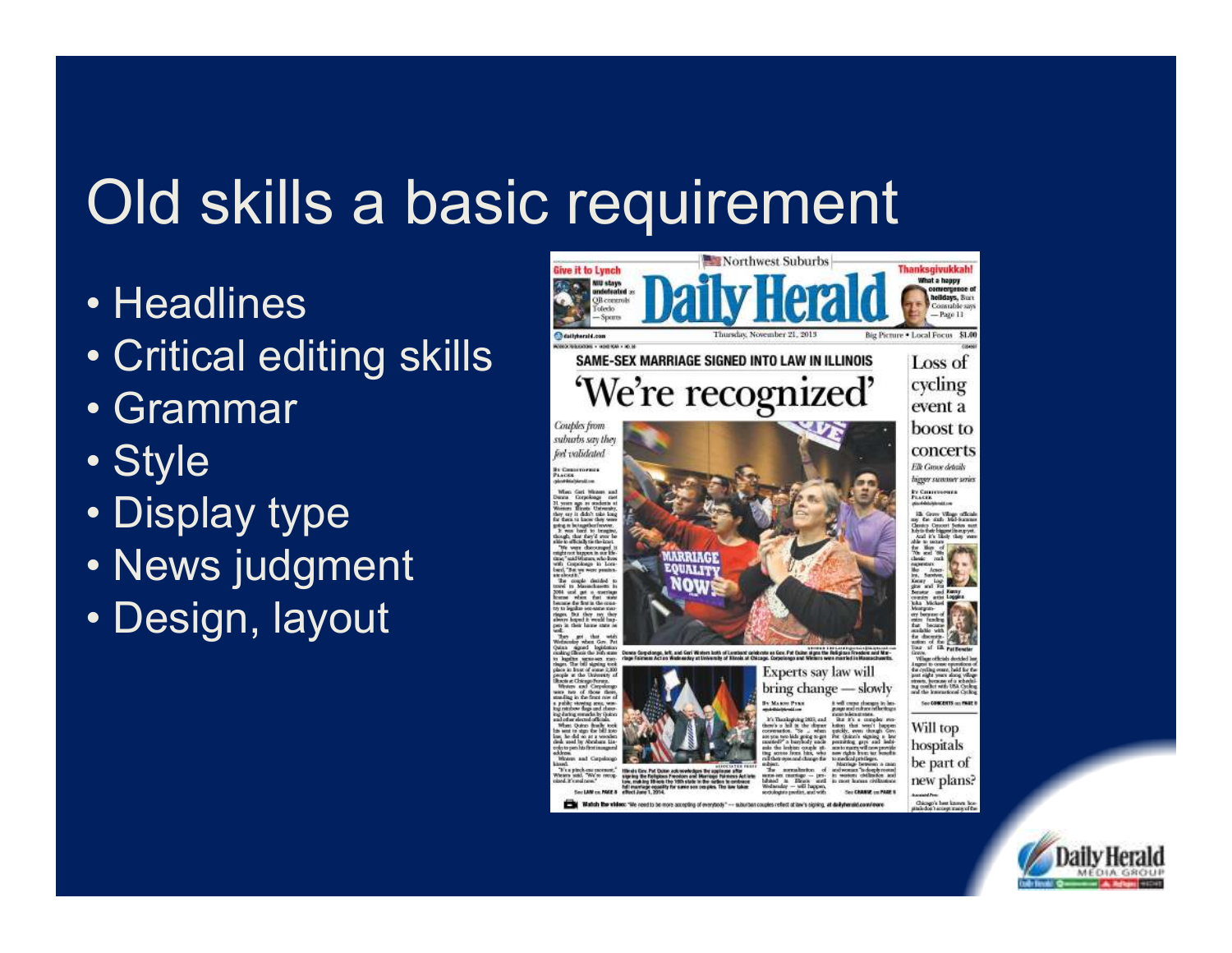## New skills

### • How to talk<br>to readers to readers… and when not<br>'s talk to readers to talk to readers



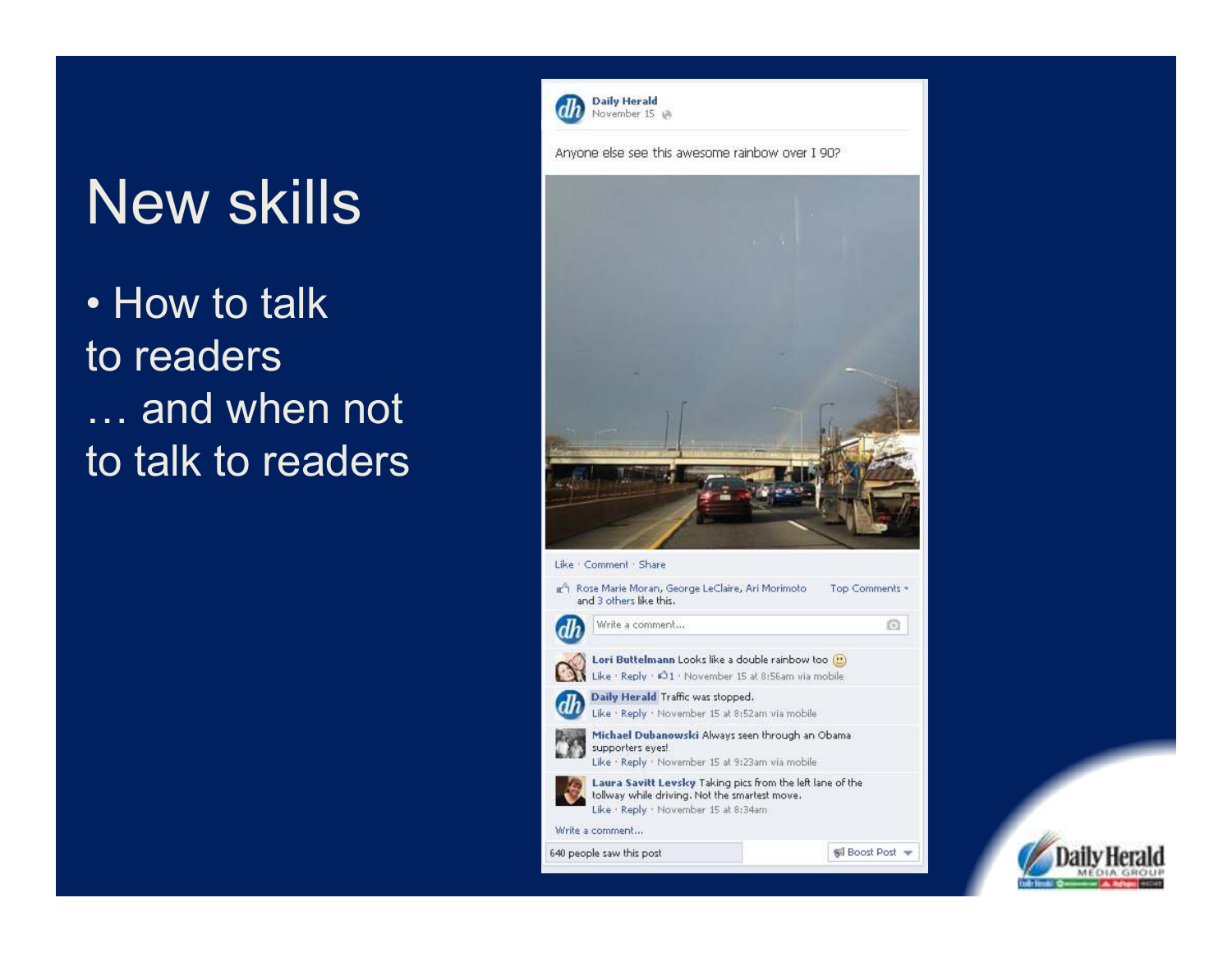## New skills

- What words<br>esturbet reletfe on what platform?
- When?<br>· Market
- Marketing
- Demographics<br>· Tash akilla
- Tech skills

#### **TOP STORY: NEWS**

#### PAUSE<sup>N</sup>  $\mathbf{M}$

#### **Experts: Gay marriage law will bring change — slowly**



#### Nov 20, 2013 11:17 PM

Does society change with the signing of same-sex marriage legislation? Said sociologist Mark Eckel, an instructor at McHenry County College, "There will be gradual change." But, "I think we will find that marriage equality ... is limited in its ability to promote. true social justice," NIU sociologist Amanda Littauer. says.

FULL ARTICLE COMMENTS (15)



dailyherald @dailyherald 58. #Samesexmarriage will become normal after #Illinois signs #gaymarriage into law, experts say, dailyherald.com/article/201311... ◆ Reply Ⅲ Delete ★ Favorite - More Expand

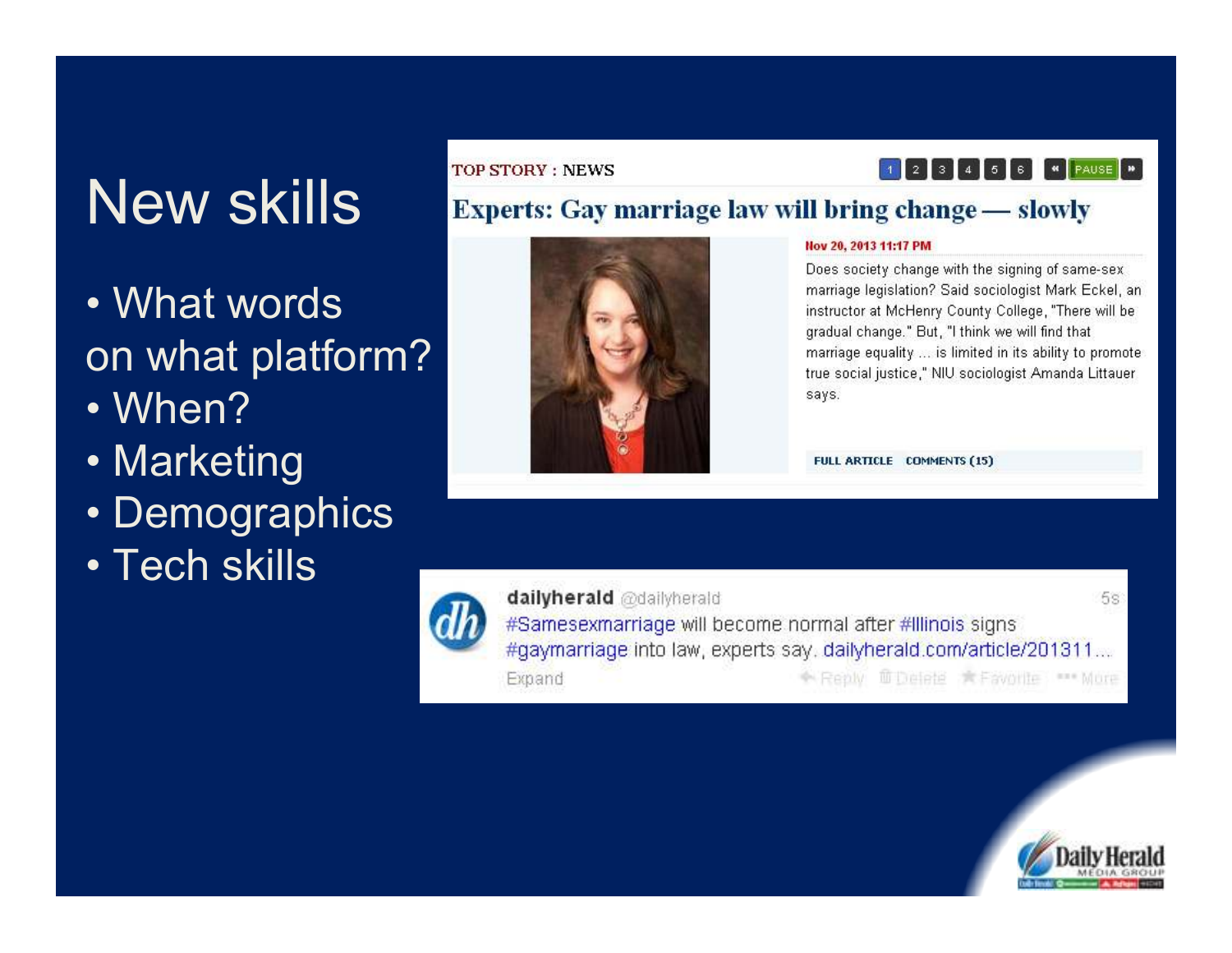# Beyond buttonology

• Not just how to post on social media, but why?

- Best practices?
- How to

define social mediasuccess.

• Is more always<br>.......? more?

Daily Herald Afternoon Alert

You are receiving this email as a sample of Premium 7-day Subscription to the Daily Herald. Please do not reply to this email, click here to Opt-Out of this newsletter

ANN ENVERS

TOP PICKS FOR 11/20/2013

#### **Former Grant teacher** charged with sexual assault of student

A former Grant High School teacher who resigned from her job six weeks ago amid allegations of an inappropriate relationship with a minor has been charged with molesting a student. Amber Kraus has been charged with criminal sexual assault of a victim between the ages of 13 and 17, Lake County Assistant State's Attorney Stephen Scheller said Wednesday. Click here for more.

#### White-tailed deer breaks into **Sugar Grove home**

Keith Mohr was in the shower last Friday. morning when he heard a loud crash and his wife screaming that a deer was running through their townhouse near Sugar Grove. "He did a lot of damage, a lot of damage," Mohr said. Click here for more.



WEE+south

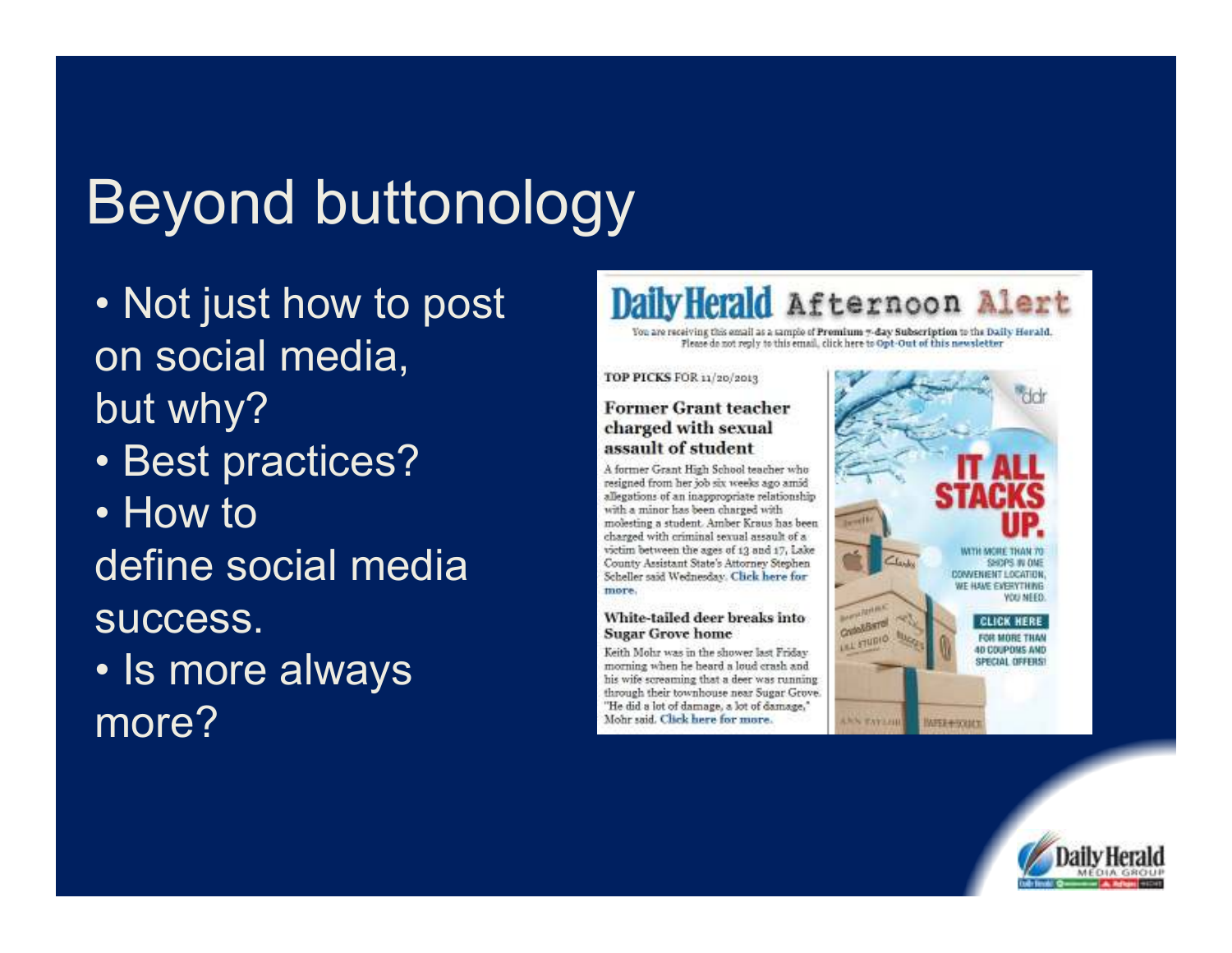### Who is on Facebook?

Avg: 25-year-old woman living in big city with college degree and household income of +\$75,000 a year



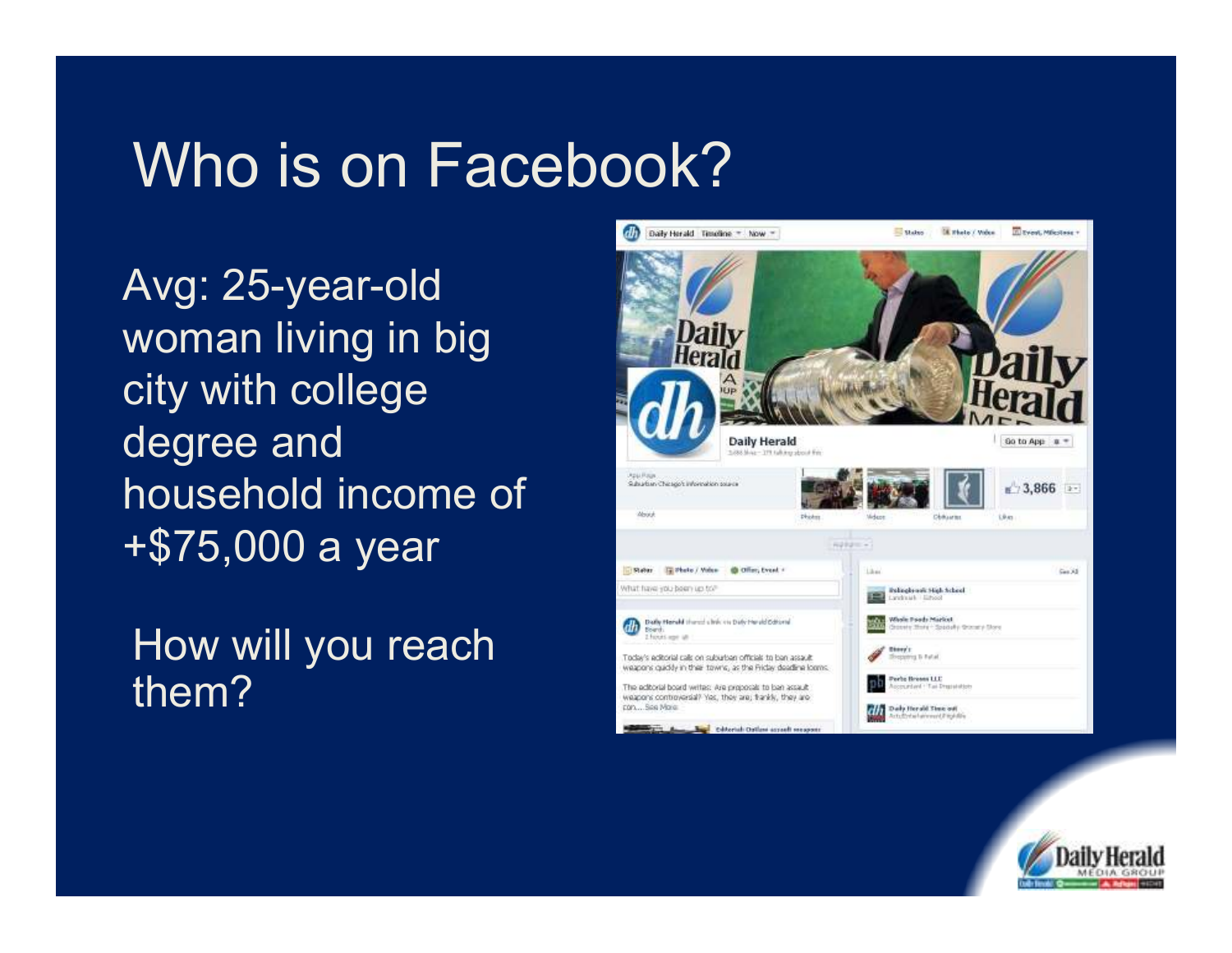### Who is on Twitter?

18- to 25-yearolds living in cities who want access to important people, higher minority population



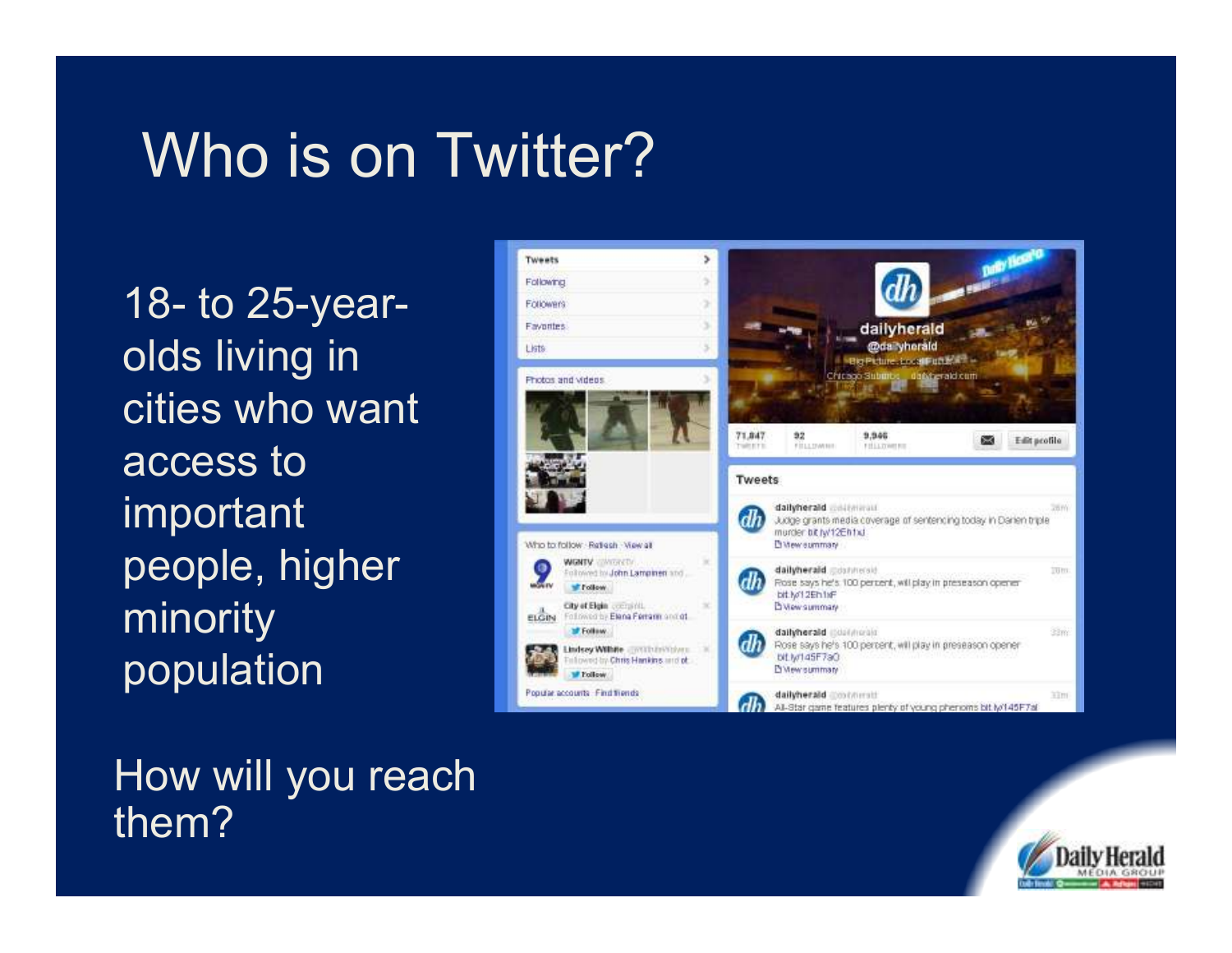### Who is on Google+?

Mostly males who are early adopters



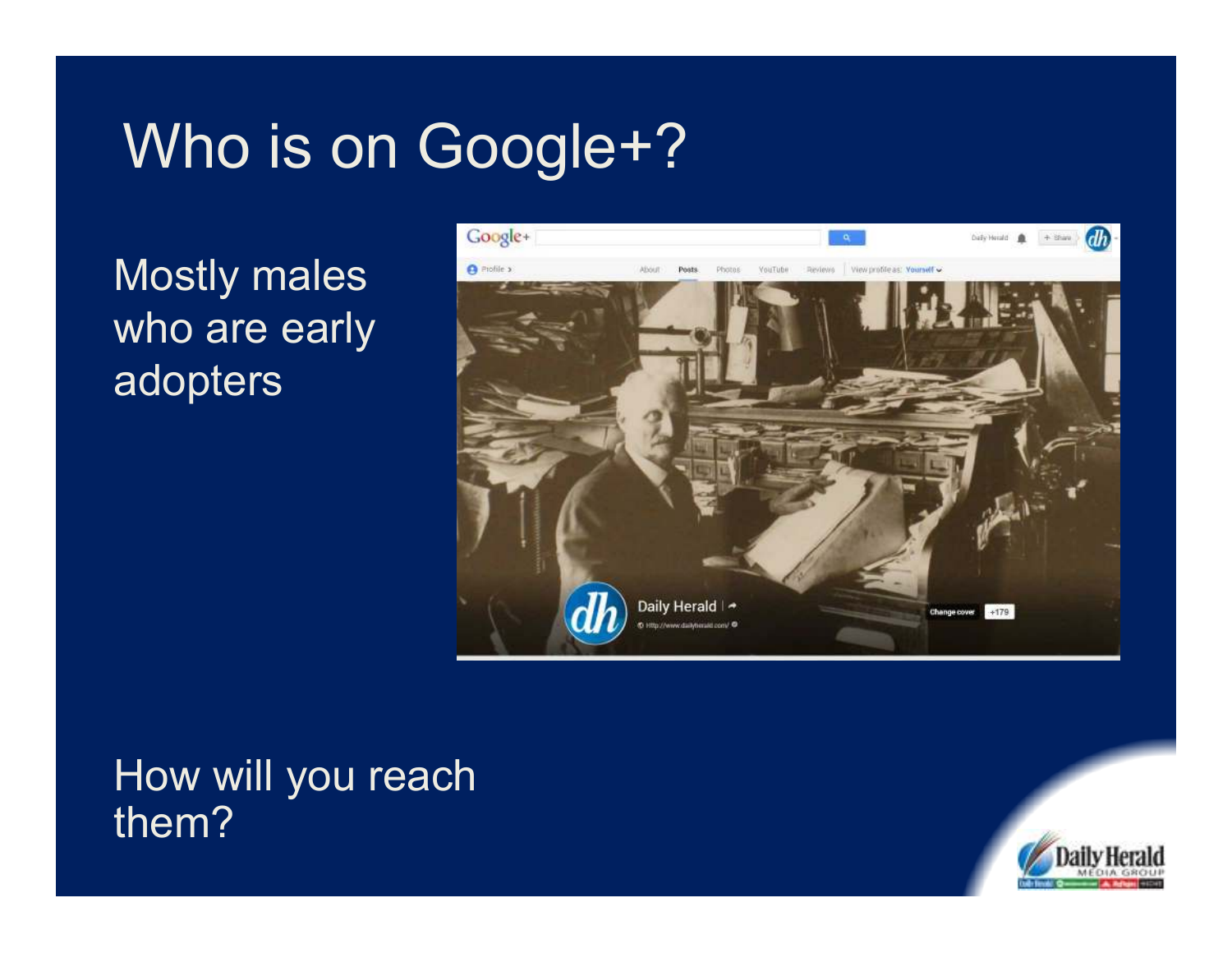### Who is on LinkedIn?

25- to 54-year-old males, college educated



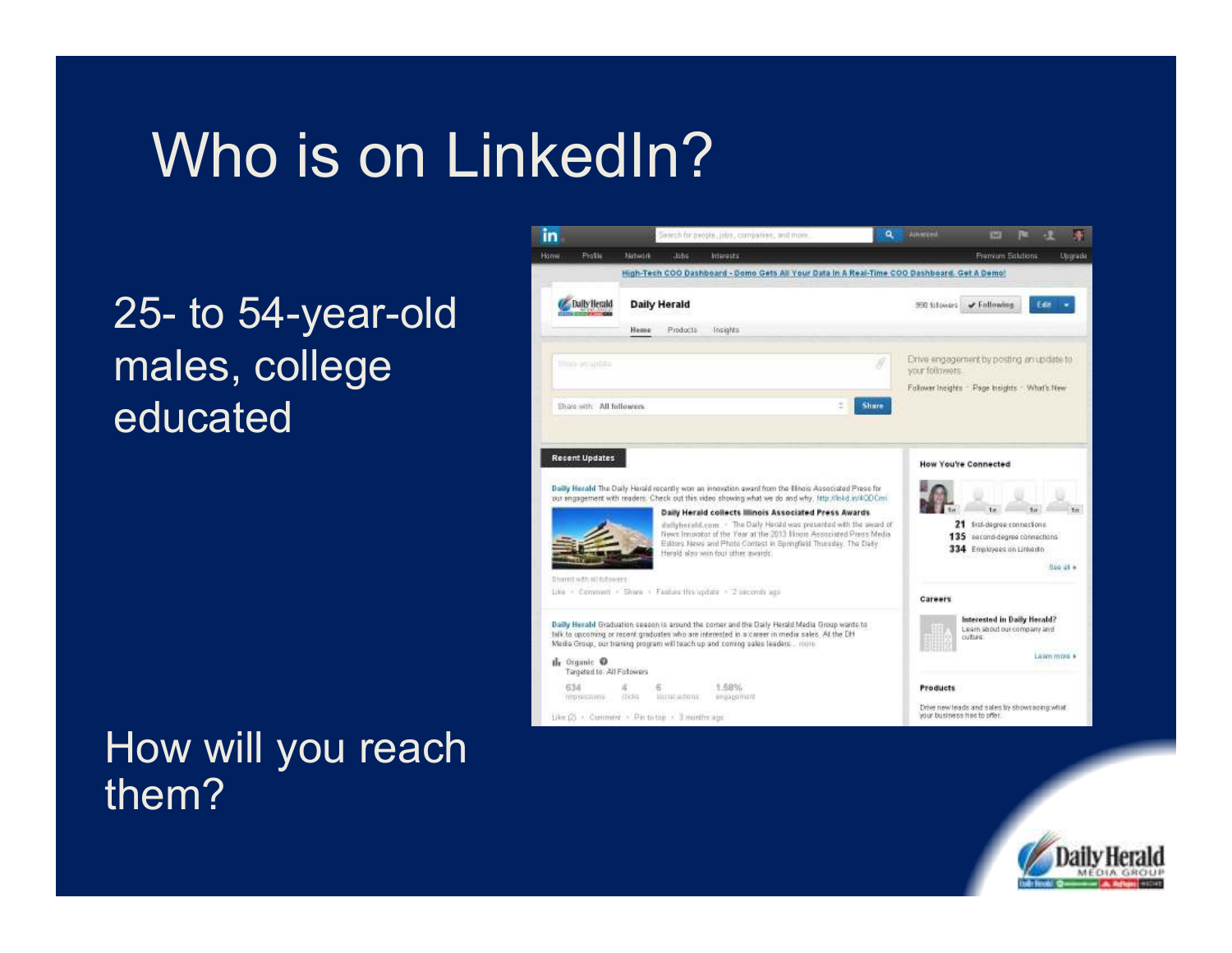## Who is on Pinterest?

Five times as many women



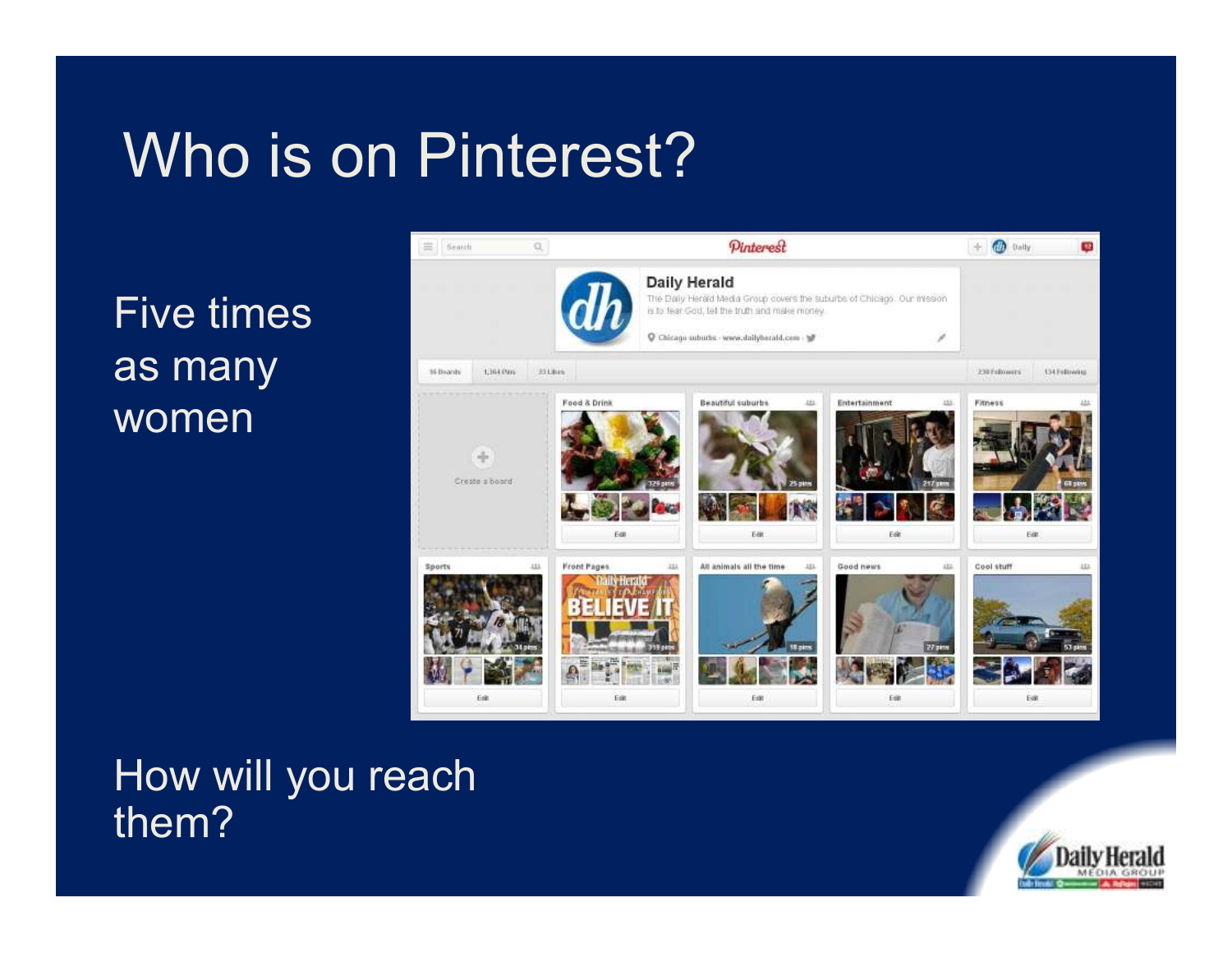### Are you indispensable?

- Can you manage projects?
- Can you make strategic plans?<br>. Can vou est gesle? Assemnlish
- Can you set goals? Accomplish them?<br>. Are you ahood of took awrus?
- Are you ahead of tech curve?<br>… Can veu sesseb less! train att
- Can you coach, lead, train others?<br>. Can you de eventiele?
- Can you do every job?